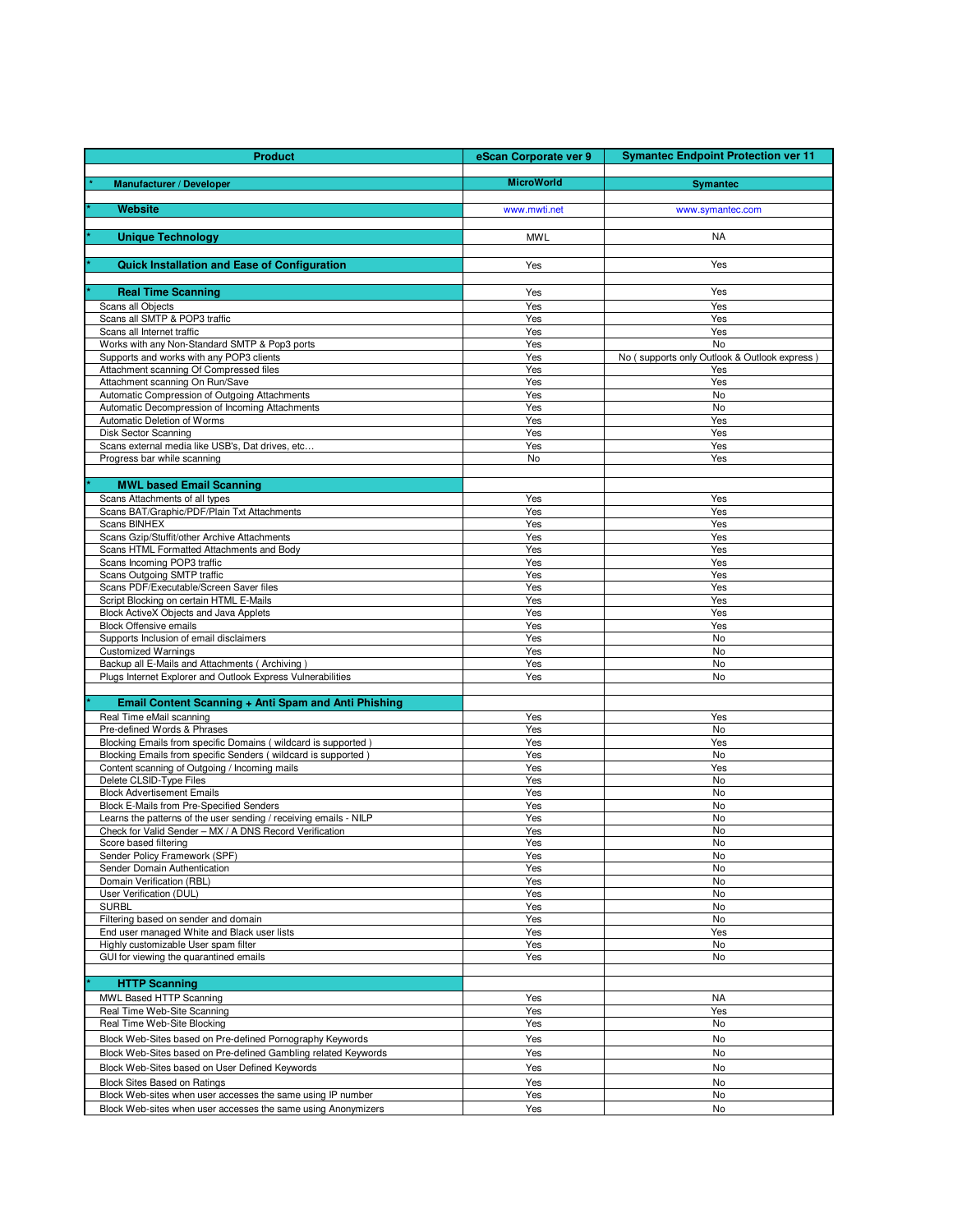| <b>Product</b>                                                                                                                                    | eScan Corporate ver 9 | <b>Symantec Endpoint Protection ver 11</b> |
|---------------------------------------------------------------------------------------------------------------------------------------------------|-----------------------|--------------------------------------------|
| Block Web-site option is supported even on Windows 95/98/ME/NT4                                                                                   | Yes                   | No                                         |
| Webpage Scan works in Netscape, Opera & NeoPlanet                                                                                                 | Yes                   | No                                         |
| Block / Allow User Defined Web-Sites                                                                                                              | Yes                   | No                                         |
| <b>Block Java Applets</b><br><b>Block Scripts</b>                                                                                                 | Yes<br>Yes            | Yes<br>Yes                                 |
| <b>Block Cookies</b>                                                                                                                              | Yes                   | Yes                                        |
| Block Content ( Images, Audio, Video, Applications )                                                                                              | Yes                   | Yes (partial)                              |
| Block Web Access completely (Internet Surfing)                                                                                                    | Yes                   | No                                         |
| Time restrictions for Browsing Websites / Blocking Websites                                                                                       | Yes                   | No                                         |
| Pop- Up Blocker                                                                                                                                   |                       |                                            |
| Block Pop Up Ads (Customizable according to websites)                                                                                             | Yes                   | No                                         |
| <b>Audible Notification</b>                                                                                                                       | Yes                   | No                                         |
| White list/Allow Function                                                                                                                         | Yes                   | No                                         |
| Pop Up Self Test<br>Hotkey to allow Pop Ups                                                                                                       | Yes<br>Yes            | No<br>No                                   |
|                                                                                                                                                   |                       |                                            |
| <b>Browser Cleanup for Privacy Protection</b>                                                                                                     | Yes                   | No                                         |
| Auto Erase / Manual Cleanup of Browser Settings                                                                                                   | Yes                   | No                                         |
| Auto Erase / Manual Cleanup of Cache                                                                                                              | Yes                   | No                                         |
| Auto Erase / Manual Cleanup of Cookies<br>Auto Erase / Manual Cleanup of History                                                                  | Yes<br>Yes            | No<br>No                                   |
| Auto Erase / Manual Cleanup of ActiveX ( for IE)                                                                                                  | Yes                   | No                                         |
| Auto Erase / Manual Cleanup of Plugins (for Netscape)                                                                                             | Yes                   | No                                         |
| Auto Erase / Manual Cleanup of Selected Files & Folders                                                                                           | Yes                   | No                                         |
| Auto Erase / Manual Cleanup of Start Menu RUN history list                                                                                        | Yes                   | No                                         |
| Auto Erase / Manual Cleanup of Start Menu Search/Find history list<br>Auto Erase / Manual Cleanup of Start Menu Search/Find Computer history list | Yes<br>Yes            | No<br>No                                   |
| Auto Erase / Manual Cleanup of Start Menu Documents                                                                                               | Yes                   | No                                         |
| Auto Erase / Manual Cleanup of Browser Address Bar history list                                                                                   | Yes                   | No                                         |
| Auto Erase / Manual Cleanup of Windows Recycle Bin                                                                                                | Yes                   | No                                         |
| Auto Erase / Manual Cleanup of Auto-Complete Forms/ URLs Memory                                                                                   | Yes                   | No                                         |
| Auto Erase / Manual Cleanup of Open/Save dialog box history<br>Auto Erase / Manual Cleanup of Temporary Folder                                    | Yes<br>Yes            | No<br>No                                   |
| Auto Erase / Manual Cleanup of Ms - Office temporary files                                                                                        | Yes                   | No                                         |
| Auto Erase / Manual Cleanup of Windows temporary files                                                                                            | Yes                   | No                                         |
| Auto Erase / Manual Cleanup of other temporary files created by Windows Media Pla                                                                 | Yes                   | No                                         |
|                                                                                                                                                   |                       |                                            |
| <b>Remote Access File Rights / Firewall</b>                                                                                                       | Yes                   | Yes<br><b>No</b>                           |
| Block / Stop Remote Users from Modifying System Files<br>Block / Stop Remote Users from Creating Executable Files                                 | Yes<br>Yes            | No                                         |
| Customizable settings to allow creation / modification for required files                                                                         | Yes                   | No                                         |
| AutoBlock InBound and OutBound Traffic between                                                                                                    |                       |                                            |
| your computer & the internet                                                                                                                      | No                    | Yes                                        |
|                                                                                                                                                   |                       | Yes                                        |
| <b>Application / Program Control</b><br>Allow particular application/s from running / executing ( White listing )                                 | Yes<br>Yes            | <b>No</b>                                  |
| Block particular application/s from running / executing (Black listing)                                                                           | Yes                   | No                                         |
| Customise the application/s to be used / run per user                                                                                             | Yes                   | Yes                                        |
| Allow particular application/s from connecting to the Internet (White listing)                                                                    | Yes                   | Yes                                        |
| Block particular application/s from connecting to the Internet (Black listing)                                                                    | Yes                   | Yes                                        |
| <b>Device Control</b>                                                                                                                             | Yes                   | Yes                                        |
| Real Time scanning of external media including USB's, Dat drives, etc                                                                             | Yes                   | Yes                                        |
| White & Black listing of USB's                                                                                                                    | Yes                   | No                                         |
| Authenticate the User before allowing access to the USB                                                                                           | Yes                   | Yes                                        |
|                                                                                                                                                   |                       |                                            |
| <b>Notifications</b>                                                                                                                              |                       |                                            |
| Prompts if any other AV or conflicting program is installed<br>Desktop Alert to User                                                              | Yes<br>Yes            | Yes<br>Yes                                 |
| E-Mail Alert to Administrator for blocked emails                                                                                                  | Yes                   | Yes                                        |
| E-Mail Alert to Sender for blocked emails                                                                                                         | Yes                   | Yes                                        |
| E-Mail Alert to Receiver for blocked emails                                                                                                       | Yes                   | No                                         |
| Embargo of offending Message                                                                                                                      | Yes                   | Yes                                        |
| Alert if Virus Database is more than 3 days old<br>Alert if the computer analysis is more than 14 days old                                        | Yes<br>Yes            | No<br>No                                   |
| E-Mail Alert to the Administrator in case of ODS detection                                                                                        | Yes                   | No                                         |
| Real Time Activity log                                                                                                                            | Yes                   | Yes                                        |
| Outbreak Alert                                                                                                                                    | Yes                   | Yes                                        |
|                                                                                                                                                   |                       |                                            |
| <b>Virus Scanning</b>                                                                                                                             |                       |                                            |
| Heuristic Scanning for Detection of UnKnown Viruses<br>On Demand Scanning                                                                         | Yes<br>Yes            | Yes<br>Yes                                 |
| Sector scanning in ODS                                                                                                                            | Yes                   | No                                         |
| Customize priority of the ODS                                                                                                                     | Yes                   | No                                         |
| Exclusion of Files / Folders from ODS                                                                                                             | Yes                   | No                                         |
| Automatic deletion of known malwares file remnants                                                                                                | Yes                   | Yes                                        |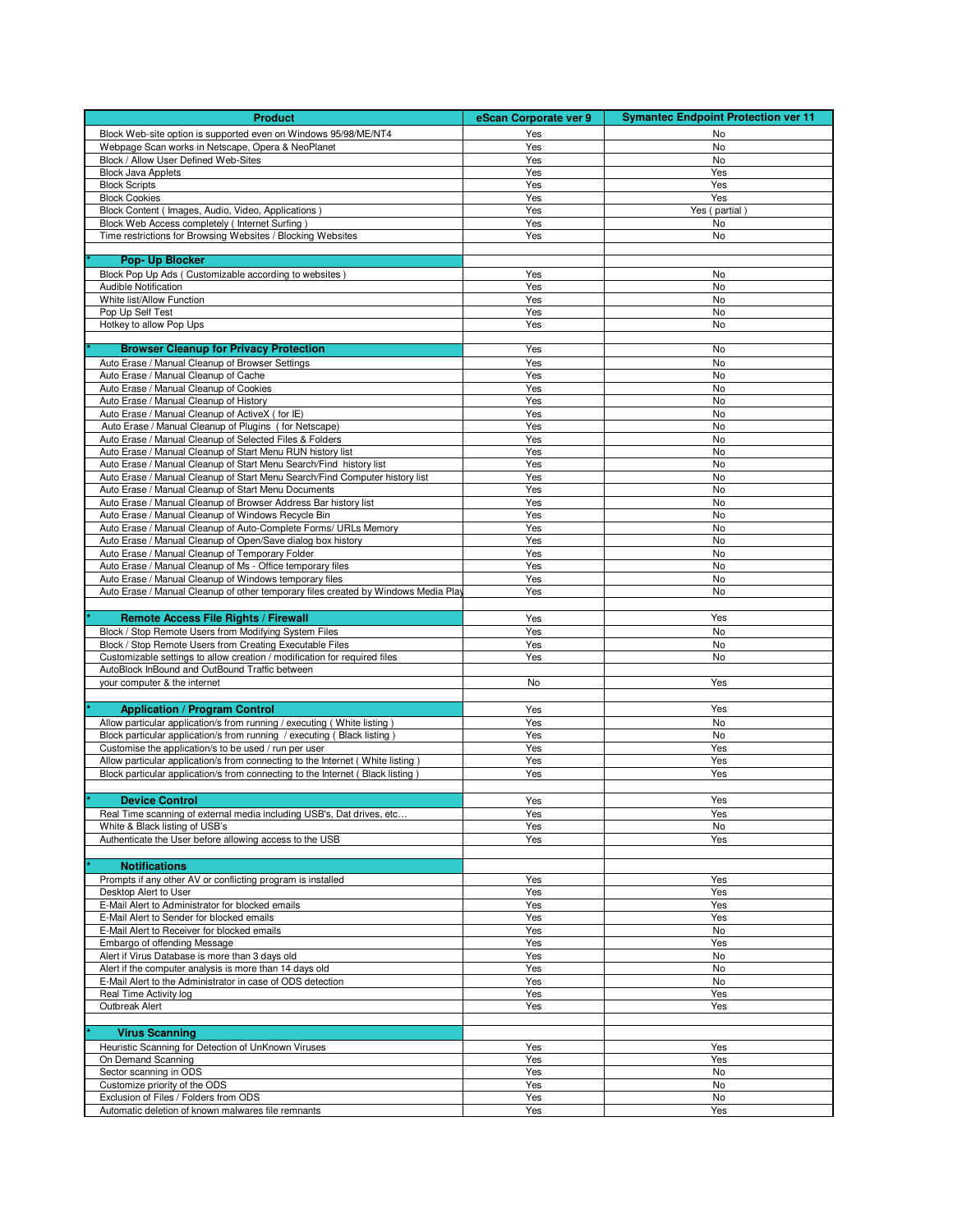| <b>Product</b>                                                                                                            | eScan Corporate ver 9 | <b>Symantec Endpoint Protection ver 11</b> |
|---------------------------------------------------------------------------------------------------------------------------|-----------------------|--------------------------------------------|
| <b>Scheduled Scanning</b>                                                                                                 | Yes                   | Yes                                        |
| Customize priority for the Scheduled scan                                                                                 | Yes                   | No                                         |
| Exclusion of Files / Folders from Scheduled Scan<br>Automatic deletion of known malware file types                        | Yes                   | No<br>Yes                                  |
| Scan restriction on File Types                                                                                            | Yes<br>Yes            | Yes                                        |
| Scan restriction on File Size                                                                                             | Yes                   | No                                         |
| Customize actions depending on File Types                                                                                 | Yes                   | Yes                                        |
| Customize actions depending on File Size                                                                                  | Yes                   | No                                         |
| Background (On Access / Real Time) Scanning                                                                               | Yes                   | Yes                                        |
| Exclusion of Files / Folders from Real Time Scan ( User & Admin defined )                                                 | Yes<br>Yes            | Yes<br>Yes                                 |
| Backup files before attempting to repair them<br>Detects viruses in 16-bit and 32-bit executables                         | Yes                   | Yes                                        |
| Detects BAT, JS, mIRC, VBS, Inf, PHP, etc. Script worms/viruses                                                           | Yes                   | Yes                                        |
| Detects Malware ActiveX Controls, Backdoors, Trojan Horses                                                                | Yes                   | Yes                                        |
| Scans Single packed Archives ( ACE/ARJ/CAB/LHA/RAR/ZIP etc.)                                                              | Yes                   | Yes                                        |
| Scans Multiple (nested) Packed Archives                                                                                   | Yes                   | Yes                                        |
| Scans Self Extracting Archives<br>Macro Virus Scan supported on Access 97/2000/XP (A97M)                                  | Yes<br>Yes            | No<br>Yes                                  |
| Macro Virus Scan supported on Access 2.0 (A2M)                                                                            | Yes                   | Yes                                        |
| Macro Virus Scan supported on PowerPoint 97/2000/XP (PP97M)                                                               | Yes                   | Yes                                        |
| Macro Virus Scan supported on Word 97/2000/XP (W97M)?                                                                     | Yes                   | Yes                                        |
| Macro Virus Scan supported on Word 95 (WM) (Word 6.0)                                                                     | Yes                   | Yes                                        |
| Macro Virus Scan supported on Excel 97/2000/XP (X97M)                                                                     | Yes                   | Yes                                        |
| Macro Virus Scan supported on Excel 4.0 until XP, formula (XF)<br>Macro Virus Scan supported on Excel 95 (XM) (Excel 5.0) | Yes<br>Yes            | Yes<br>Yes                                 |
| Macro Virus Scan supported on Lotus AmiPro                                                                                | Yes                   | Yes                                        |
| Macro Virus Scan supported on Microsoft Project                                                                           | Yes                   | Yes                                        |
| Scan Server Shares                                                                                                        | Yes                   | Yes                                        |
| Scan TCP-IP Sessions (Telnet)                                                                                             | Yes                   | No                                         |
| Scan Removable Media including USB devices                                                                                | Yes                   | Yes                                        |
| Progress bar while scanning                                                                                               | Yes                   | Yes                                        |
| <b>Statistics</b><br>Password Protection                                                                                  | Yes<br>Yes            | Yes<br>Yes                                 |
|                                                                                                                           |                       |                                            |
| Real Time detection and disinfection / cleaning of other malwares                                                         |                       |                                            |
| Spyware / Adware, Keyloggers, Illegal Porno Diallers, Rootkits, etc                                                       | Yes                   | Yes                                        |
| Permits administrater to customize Spyware / Adware policies                                                              | Yes                   | No                                         |
| Delete unwanted registry and ini entries created by Spyware / Adware                                                      | Yes                   | Yes                                        |
| Deletes Null keys from the registry                                                                                       | Yes                   | No                                         |
| Removes corrupted exe's, zero byte exe's, zero byte com files                                                             | Yes                   | No                                         |
| <b>Automatic Updates Over the Internet</b>                                                                                | Yes                   | Yes                                        |
| Bandwidth Saving Incremental Updates for Dial-Up Users                                                                    | Yes                   | No                                         |
| <b>Hourly Updates</b>                                                                                                     | Yes                   | No                                         |
| Separate Cumulative Update available on Internet (Executable)                                                             | Yes                   | No                                         |
| <b>Urgent Updates</b>                                                                                                     | Yes                   | No                                         |
| One click update from the internet<br>RollBack of Updates in case of update failure                                       | Yes<br>Yes            | Yes<br>Yes                                 |
|                                                                                                                           |                       |                                            |
| <b>Central Management Console</b>                                                                                         |                       |                                            |
| Auto Installation on Clients Based on IP                                                                                  | Yes                   | Yes                                        |
| Auto Installation on Clients Based on Workstation Name                                                                    | Yes                   | Yes                                        |
| Exclusion of clients based on IP                                                                                          | Yes                   | Yes                                        |
| Exclusion of clients based on Workstation Name                                                                            | Yes                   | Yes                                        |
| Remote Installation of Third Party Software on Client Workstations<br>Remote UnInstallation of known AntiVirus Software   | Yes                   | No<br>No                                   |
| Scan Memory                                                                                                               | Yes<br>Yes            | Yes                                        |
| Remote Updation                                                                                                           | Yes                   | Yes                                        |
| License Deployment                                                                                                        | Yes                   | Yes                                        |
| Push and Pull Update Mechanism                                                                                            | Yes                   | No                                         |
| Classification or Sub - Grouping                                                                                          | Yes                   | Yes                                        |
| Deployment of all Features from the Management Console<br>Works even on Ms-Windows 95, 98, ME & NT 4                      | Yes                   | Yes<br>No                                  |
| Detailed System Information of all clients on Console                                                                     | Yes<br>Yes            | No                                         |
| Logs and Reports of clients can be viewed from Console                                                                    | Yes                   | Yes                                        |
| Logs and Reports of clients can be emailed at scheduled time                                                              | Yes                   | Yes                                        |
| Limit the size of the log file                                                                                            | Yes                   | No                                         |
| <b>Centralized Reporting</b>                                                                                              | Yes                   | Yes                                        |
| GUI Reporting on the console of all clients                                                                               | Yes                   | Yes                                        |
| Web based Management<br>Asset Management - Audit & Inventory of all systems                                               | Yes<br>Yes            | Yes<br>No                                  |
|                                                                                                                           |                       |                                            |
| <b>Registration / Activation to Control Piracy</b>                                                                        |                       |                                            |
| Online registration via - Internet                                                                                        | Yes                   | Yes                                        |
| Offline registration via - Email                                                                                          | Yes                   | No                                         |
| Offline registration via - Fax                                                                                            | Yes                   | No                                         |
|                                                                                                                           |                       |                                            |